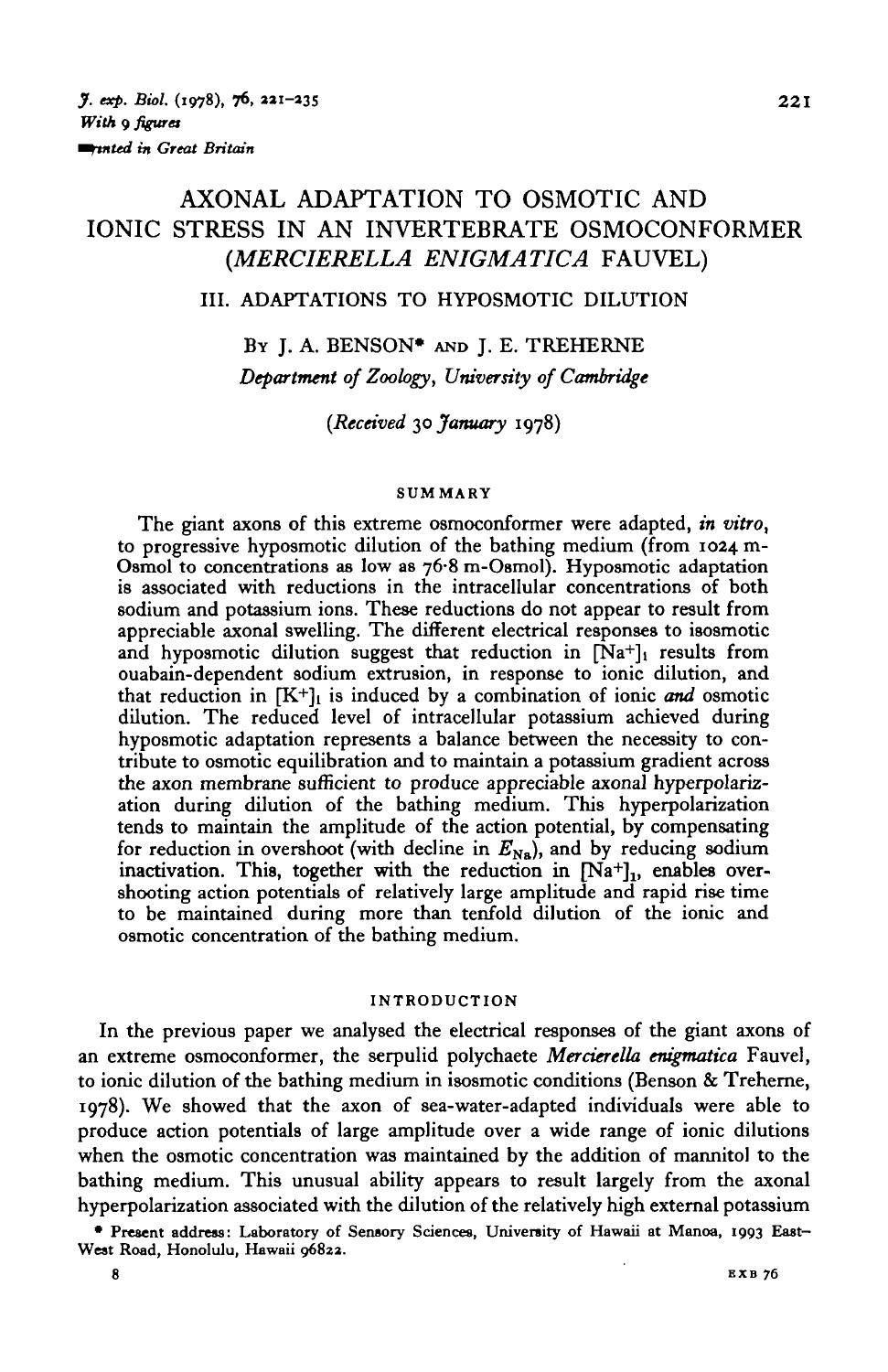# 222 **J. A. BENSON AND J. E. TREHERNE**

concentration which is a characteristic of the blood of sea-water-adapted *Merrierella* (cf. Skaer, 1974b). The axonal hyperpolarization observed during isosmotic dilution has two important consequences. First, it tends to maintain the amplitude of the action potential, the decline in the extent of the overshoot (resulting largely from reduction in  $[Na^+]_0$ ) being compensated by the increase in resting potential. Secondly, this hyperpolarization reduces the apparent inactivation of the sodium channels and, thus, maintains the rapid rising phase of the action potential and enables the peak of the overshoot to approach  $E_{N_A}$  over a wide range of isosmotic dilutions. An apparent reduction in intracellular sodium during prolonged external ion dilution also occurs, increasing the inward sodium gradient across the axon membrane.

*Merrierella* giant axons are therefore able to function effectively over an unusually wide range of ionic dilutions in isosmotic conditions (i.e. when constant osmotic concentration is maintained by the addition of mannitol, to the bathing medium). In its natural estuarine habitats, *Merrierella* is exposed to considerable daily variation in the ionic concentrations of the surrounding water, and so is subjected to osmotic as well as ionic stress. In this paper we examine the dual effects of both ionic and osmotic stress on the electrical responses of these axons during hyposmotic dilution of the bathing medium.

### **METHODS AND MATERIALS**

The electrophysiological apparatus and techniques for intracellular recording from the giant axon were similar to those used in previous investigations (Carlson & Treherne, 1977; Benson & Treherne, 1978; Skaer *et al.* 1978). Changes of solution were made by vigorously syringing directly on to the axon to avoid fluid stratification in the vicinity of the axon surface during hyposmotic dilution of the bathing solution (Treherne, Benson & Skaer, 1977). The normal physiological saline had the following composition: Na<sup>+</sup>, 482.3; K<sup>+</sup>, 30; Mg<sup>2+</sup>, 77; Ca<sup>2+</sup>, 31; SO<sub>4</sub><sup>2-</sup>, 26; Cl<sup>-</sup>, 663.8; OH<sup>-</sup>, 12.5; Pipes, 7.5 mm (pH, 6.9; osmotic concentration, 1024 m-Osmol). Hyposmotic dilution was made by dilution with distilled water; isosmotic dilution was achieved by appropriate substitution with mannitol or choline chloride. The osmotic concentration of the blood was measured using the method of Ramsay & Brown  $(1955).$ 

Measurements of axonal diameter were made using Zeiss-Nomarski differential interference equipment for transmitted-light microscopy (Allen, David & Nomarski, 1969). The dissected worms were pinned flat across two pieces of Sylgard separated by a glass strip and mounted between microscope cover glasses. A portion of the body wall containing a giant axon was photographed using time-lapse cinematography. Solutions of varying salinity were perfused through the experimental chamber.

#### **RESULTS**

### *Effects of abrupt hyposmotic dilution on axonal resting and action potentials*

The axonal responses to abrupt hyposmotic dilution (i.e. when both the ionic and osmotic concentrations were reduced) were compared with those observed during isosmotic dilution of the bathing medium (i.e. when the osmotic concentration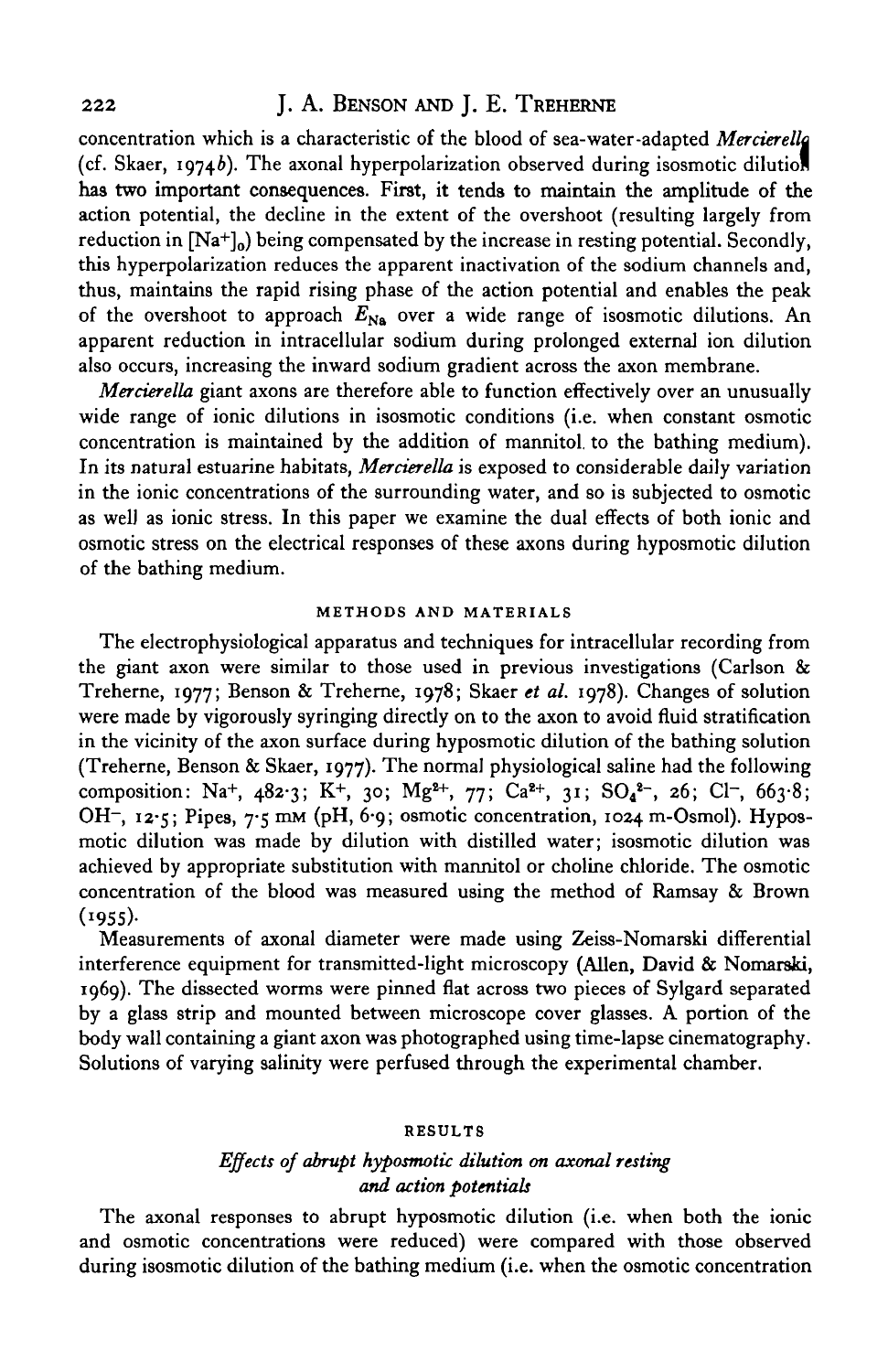

Fig. 1. The effects of step change of  $70\%$ , isosmotic, dilution and of  $70\%$ , hyposmotic, dilution on the intracellularly recorded resting and action potentials in the giant axon of *Mercierella*. The action potentials were displayed on a chart recorder using a transient signal processor. The lower tracing shows the continuous potentiometric recording of the resting potential.

was maintained by addition of mannitol during ionic dilution). As previously observed, isosmotic dilution of the bathing medium resulted in a rapid and sustained hyperpolarization of the axons from sea-water-adapted animals (Fig. 1): an effect which is postulated to result primarily from reduction in  $[K^+]_0$  (Benson & Treherne, 1978). In contrast, equivalent hyposmotic dilution induced a smaller hyperpolarization which declined relatively slowly (Fig. 1).

Abrupt exposure of impaled sea-water-adapted axons to  $60\%$  hyposmotic saline occasionally resulted in axonal damage in the form of a rapid depolarization and conduction block. This damage appeared to be an artifact of microelectrode impalement during hyposmotic stress, since it was possible to reimpale and to record action potentials from the adjacent giant axon. Essentially similar results were obtained on exposure to 50% hyposmotic saline. However, abrupt exposure to 40%, hyposmotic, saline appears to cause irreversible axonal damage (Skaer *et al.* 1978).

The results of these experiments indicate that rapid, hyposmotic, dilution of the medium bathing sea-water-adapted axons induces a transient hyperpolarization of the axonal membrane which contrasts with the larger, sustained, hyperpolarization recorded during isosmotic dilution. Sea-water-adapted axons can survive abrupt dilutions as low as 50%, but appear to suffer irreversible damage at 40%, hyposmotic, dilution.

#### *Effects of progressive hyposmotic dilution*

Attempts were made to measure, *in vitro,* the axonal responses to dilution regimes equivalent to those of the body fluids, *in vivo,* during extreme osmotic stress. In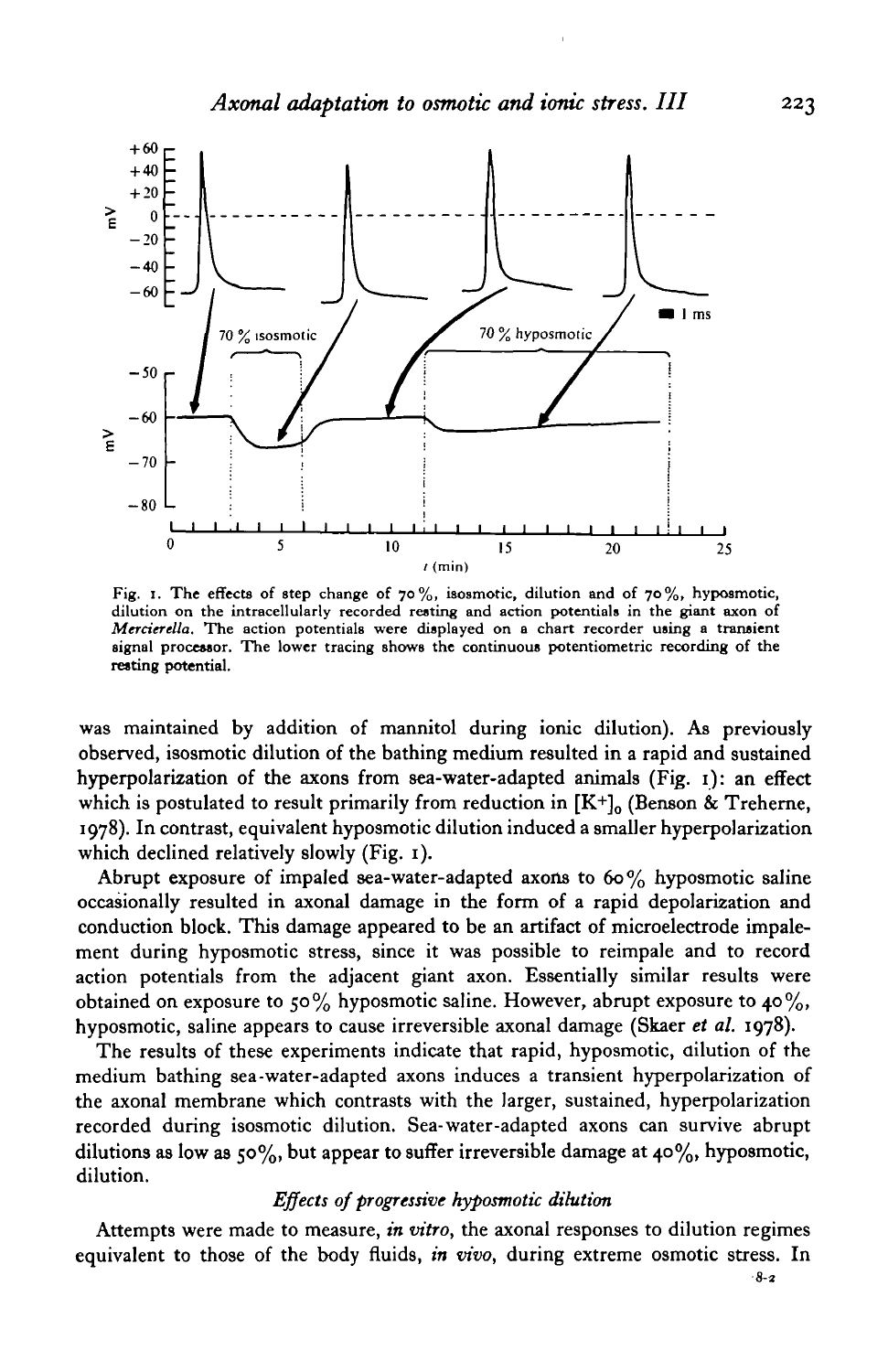

**Fig. 2. The effects of an experimental hyposmotic dilution regime on axonal resting and action potentials recorded using an intracellularly located microelectrode. (A) The experimental dilution regime, shown as a series of step changes, mimics the rate of reduction in blood concentration (broken line) observed on transfer of a colony of** *Mercierella* **(in their tubes) to distilled water (data from Skaer, 1974). (B) Continuous recording of the resting and action potentials during the above experimental dilution regime. (C) Action potentials recorded at successive stages of hyposmotic adaptation.**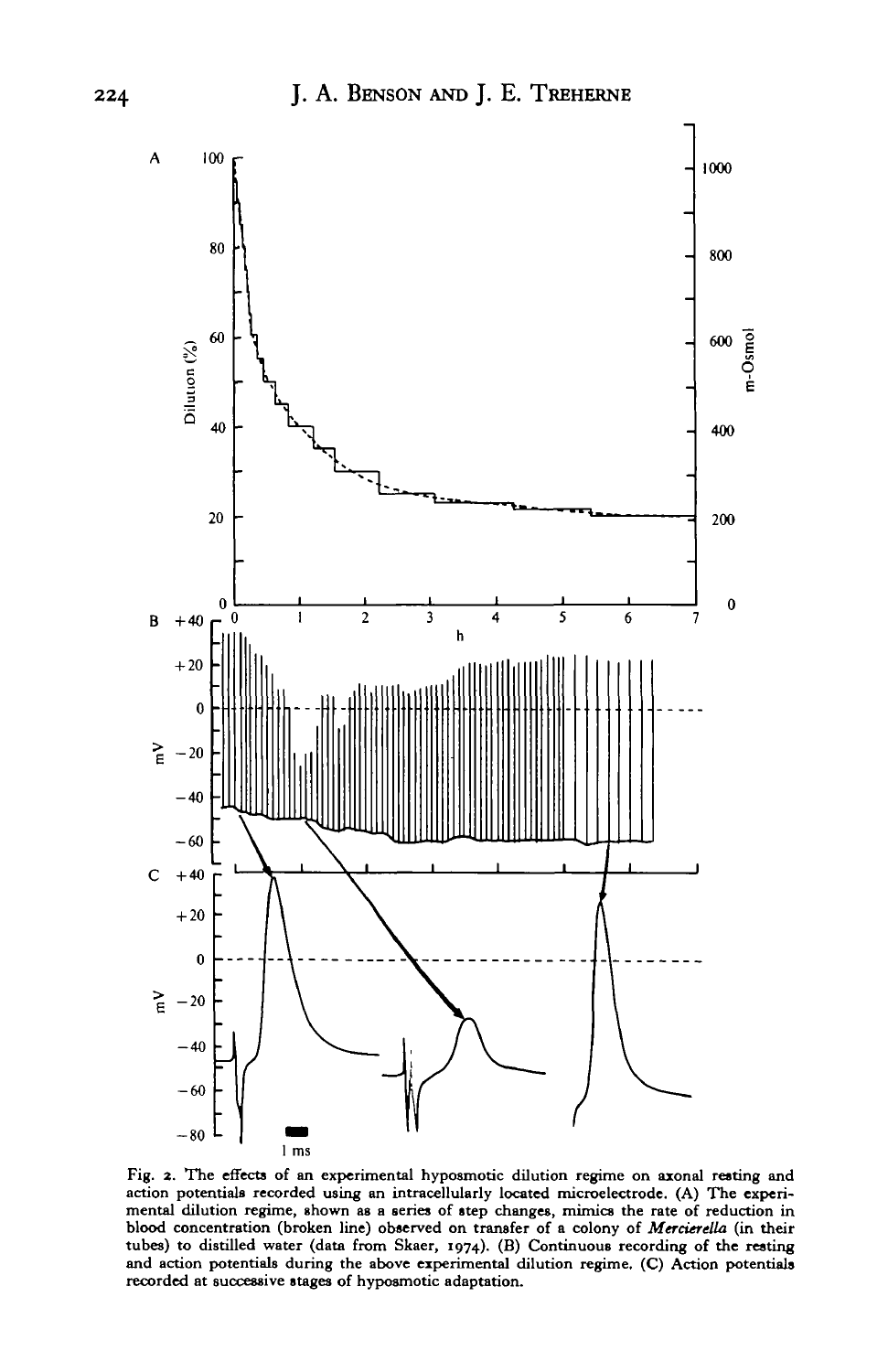

Fig. 3. The effects of an extreme hyposmotic dilution regime (equivalent to that of the blood of *Merderella* on transfer of isolated individuals to distilled water) on the action potentials from the giant axon. (A) The decline in oemotic concentration of the blood is shown by the curved broken line. The open circles represent the mean values of the osmotic concentration of the blood ( $n = 5$ ) and the vertical lines the extent of twice the standard error of the mean. The experimental dilution regime is shown as a series of step changes. (B) Action potentials recorded on impalement of the giant axon with an intracellular microelectrode at different times during exposure to the experimental dilution regime.

these experiments the rates of dilution mimicked those measured in the body fluids by a series of appropriate step dilutions of the normal bathing medium (Fig. 2).

The experimental dilution regime illustrated in Fig. 2 is based on the changes in osmotic concentration of the blood measured in individuals, in their tubes, in a colony transferred from sea water (1024 m-Osmol) to distilled water (effectively 32 m-Osmol) (Skaer, 1974a).

The hyposmotic dilution regime illustrated in Fig. 2 was associated with a progressive hyperpolarization of the axonal membrane, the resting potential of which had increased by some  $-i \, \xi \, mV$  after  $2\frac{1}{2}$  h. The rapid, initial, phase of dilution induced a decline in amplitude of the recorded action potentials. At the apparently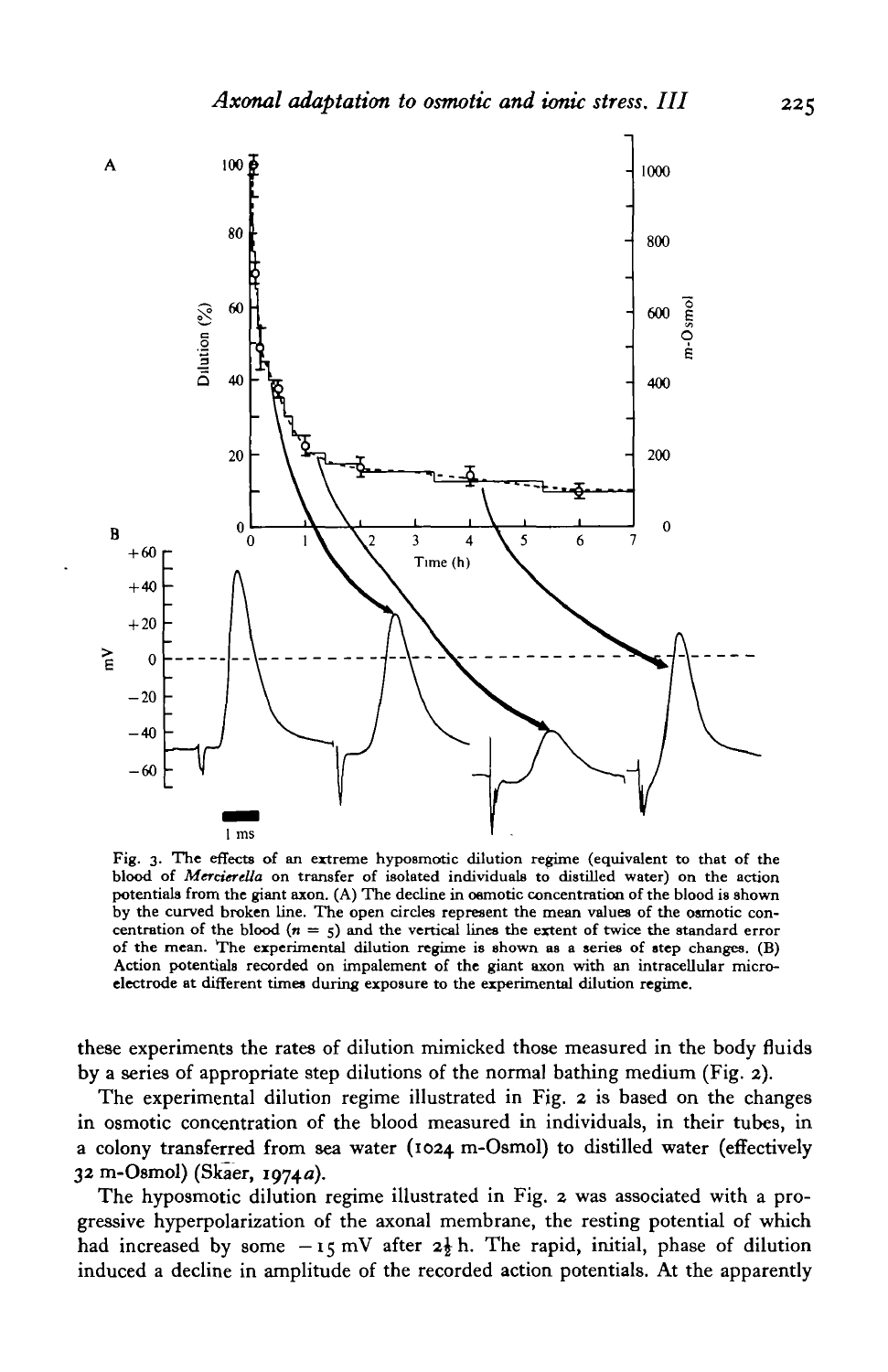

Fig. 4. Continuous recording of the resting and action potentials during gradual hyposmotic dilution of the bathing medium.

critical dilution of 40% there was an abrupt decline in action potential amplitude. This phase of hyposmotic dilution was followed by a progressive increase in the amplitude of the action potentials. After  $4\frac{1}{2}$  h the action potentials were of larger amplitude and of shorter duration than initially recorded in full strength saline.

Attempts were also made to follow the axonal responses to an extreme rate of dilution equivalent to that which occurs in the blood on direct transfer of individuals (removed from their tubes) from sea water to distilled water. The rate of decline in osmotic concentration of the blood measured under these circumstances and the equivalent experimental regime are illustrated in Fig. 3. These data show that the blood concentration dropped precipitately from 1028 ( $\pm$  16.3;  $n = 8$ ) to 220 ( $\pm$ 8.8;  $n = 5$  after r h and to 99.6 ( $\pm 6.3$ ;  $n = 5$ ) m-Osmol after 6 h. After 6 days the osmotic concentration declined further to  $84.2$  ( $\pm$  7.4;  $n = 5$ ) m-Osmol. Many, but not all worms were prostrated by this extreme change in osmotic concentration of the bathing medium and the withdrawal reflex responses sometimes disappeared shortly after exposure to distilled water. Such worms subsequently recovered, within  $z - 4$  h, and the characteristic rapid withdrawal response to stimulation of the crown was re-established.

It was difficult to maintain continuous intracellular recordings from the axon with the extreme dilution regime illustrated in Fig. 3. In these experiments, therefore, the electrical responses of the axons were monitored during hyposmotic adaptation by successive microelectrode impalements. As can be seen from Fig. 3, axonal function persisted throughout the experiment, although action potentials of greatly reduced amplitude were recorded on transfer from 20 to  $17.5\%$  dilution. Subsequently, overshooting action potentials of larger amplitude were recorded. These were associated with a 10 mV hyperpolarization of the axonal membrane.

Routine hyposmotic adaptation was achieved using the less extreme rate of dilution illustrated in Fig. 4. With this regime overshooting action potentials were maintained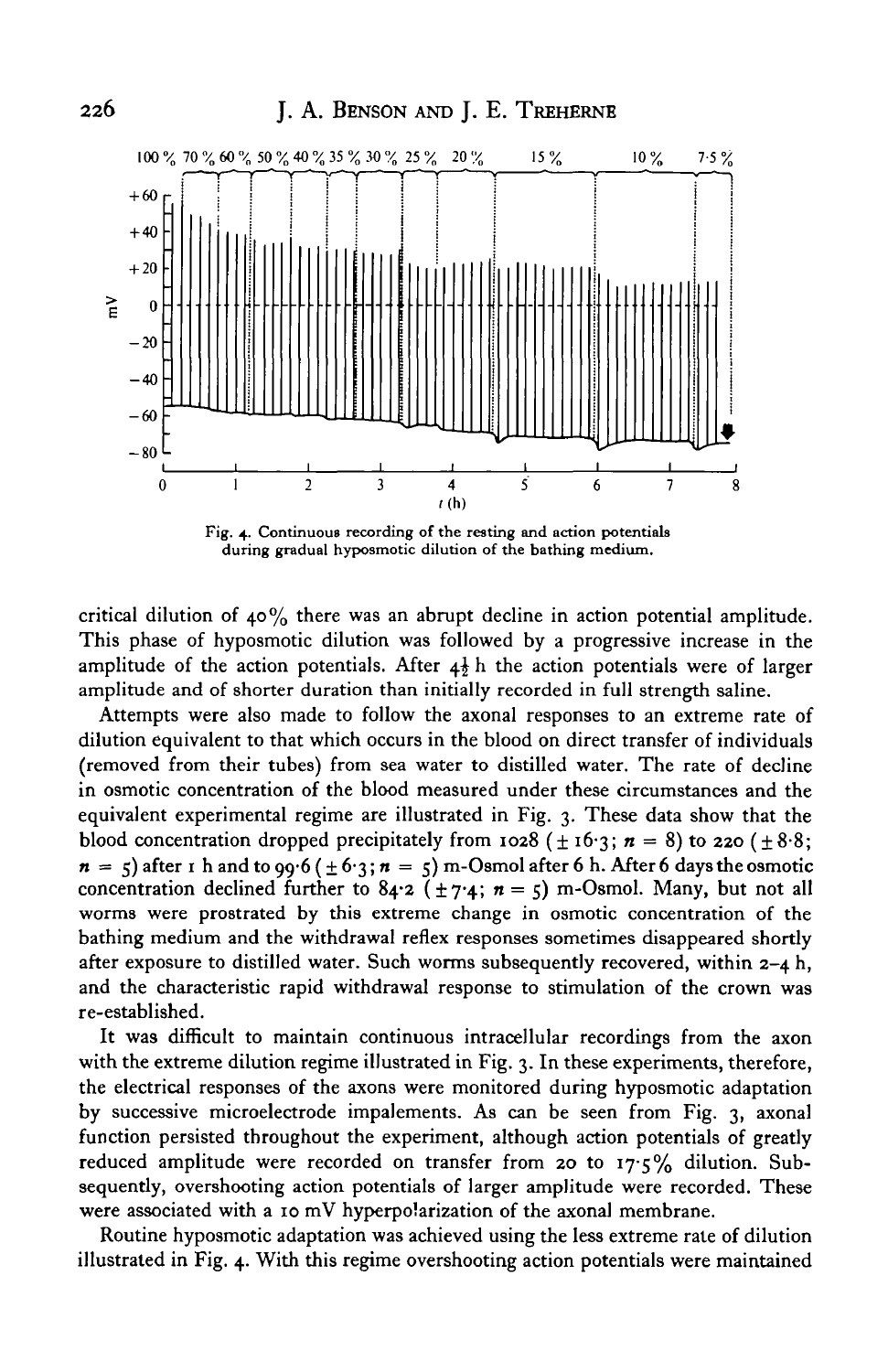

Fig. 5. The relation between resting potential (open circles) and external potassium concentration during progressive hyposmotic dilution regimes such as illustrated in Fig. 4. The closed circles show the resting potentia

down to 10% dilution, conduction block developing at  $7.5\%$ . The adaptation process was associated with a continuous increase in the axonal resting potential which, at the termination of the experiment, had increased by  $-20$  mV.

# *Relation between [K+ ]o and axonal resting potential during progressive hyposmotic dilution*

Fig. 5 illustrates the resting potentials, relative to the external potassium concentration, during *in vitro* hyposmotic adaptation as shown in Fig. 4. The values for membrane potential plotted in Fig. 5 were those measured following stabilization at each successive dilution. There was a marked difference in the relation between resting potential and  $[K^+]_0$  during progressive hyposmotic and isosmotic dilution of the bathing medium. In the latter case ionic dilution (which was compensated by addition of mannitol) was accompanied by a massive hyperpolarization, primarily as a result of reduction in  $[K^+]_0$  (Benson & Treherne, 1978). Hyposmotic dilution, on the other hand, produced a smaller hyperpolarization of the axonal membrane  $(Fig. 5)$ .

The relatively small effect of reduced  $[K^+]_0$  on axonal resting potential during progressive hyposmotic dilution could result either from decreased potassium permeability of the axon membrane or from a decline in  $[K^+]$ . The former possibility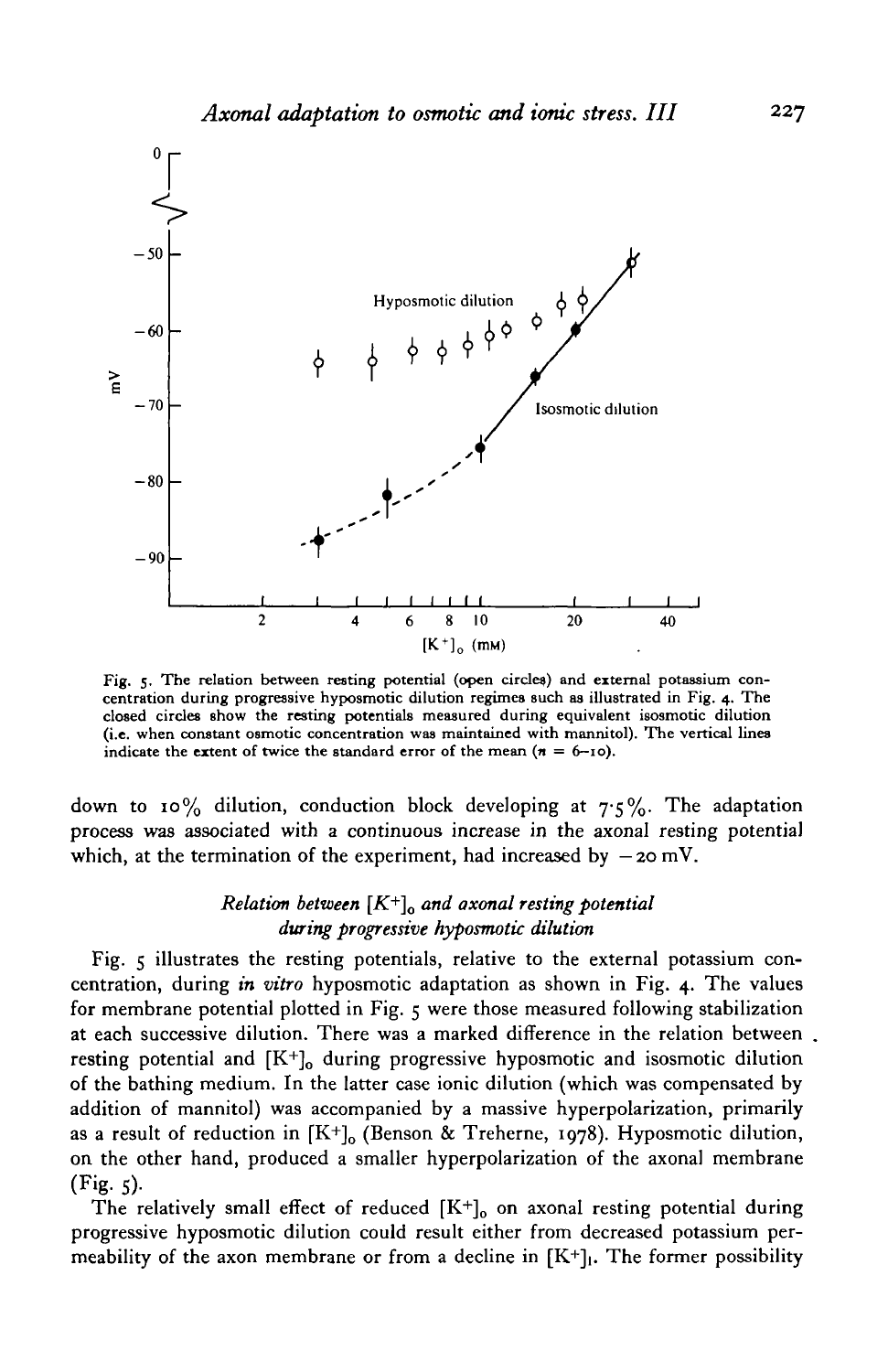

**Fig. 6. Relation between resting potential and external potassium concentration for azons in ioo% saline (closed circles) and in those adapted to 25 %, hypoemotic, saline (open circles). The calculated regression line (continuous line) for the unadapted axons has a slope of 51 -2 mV** for decade change in  $[K^+]_0$  ( $r = \sigma g g_2$ ;  $n = 30$ ) and for 25% adapted axons a slope of 50.7 mV for decade change in  $[K^+]$ <sub>0</sub> ( $r = 0.956$ ;  $n = 44$ ). The values of  $[K^+]$ <sub>1</sub> were estimated **by extrapolation of the regression lines to zero potential. The variations in potassium concentration were made by appropriate substitution with choline chloride. The symbols indicate the mean and twice the standard error of the mean.**

is eliminated by the similarity of the slopes relating potential to  $[K^+]$ <sub>o</sub> for 100% and 25% (hyposmotically) adapted axons (Fig. 6). A change in intracellular potassium concentration (from around 310 to 145 mM) is therefore indicated by the data illustrated in Fig. 6.

# *Relation between [Na+ ]0 and action potential overshoot during progrestive hyposmotic dilution*

The decline in overshoot relative to  $[Na^+]$ <sub>o</sub> during progressive hyposmotic dilution was rather close to that observed during isosmotic dilution of the external ion in the higher concentration range (Fig. 7). A marked departure was seen, however, at lower dilutions. As with potassium, this departure does not appear to result from large changes in the selective permeability of the axonal membrane to sodium ions. This is shown by the approximate similarity of the slopes relating  $[Na^+]$ <sub>0</sub> to the extent of the overshoot of axons adapted to 100% and to 25% diluted media (i.e. 56.3 as compared with 52.5 for decade change in  $[Na^+]_0$  for 100 and 25% adapted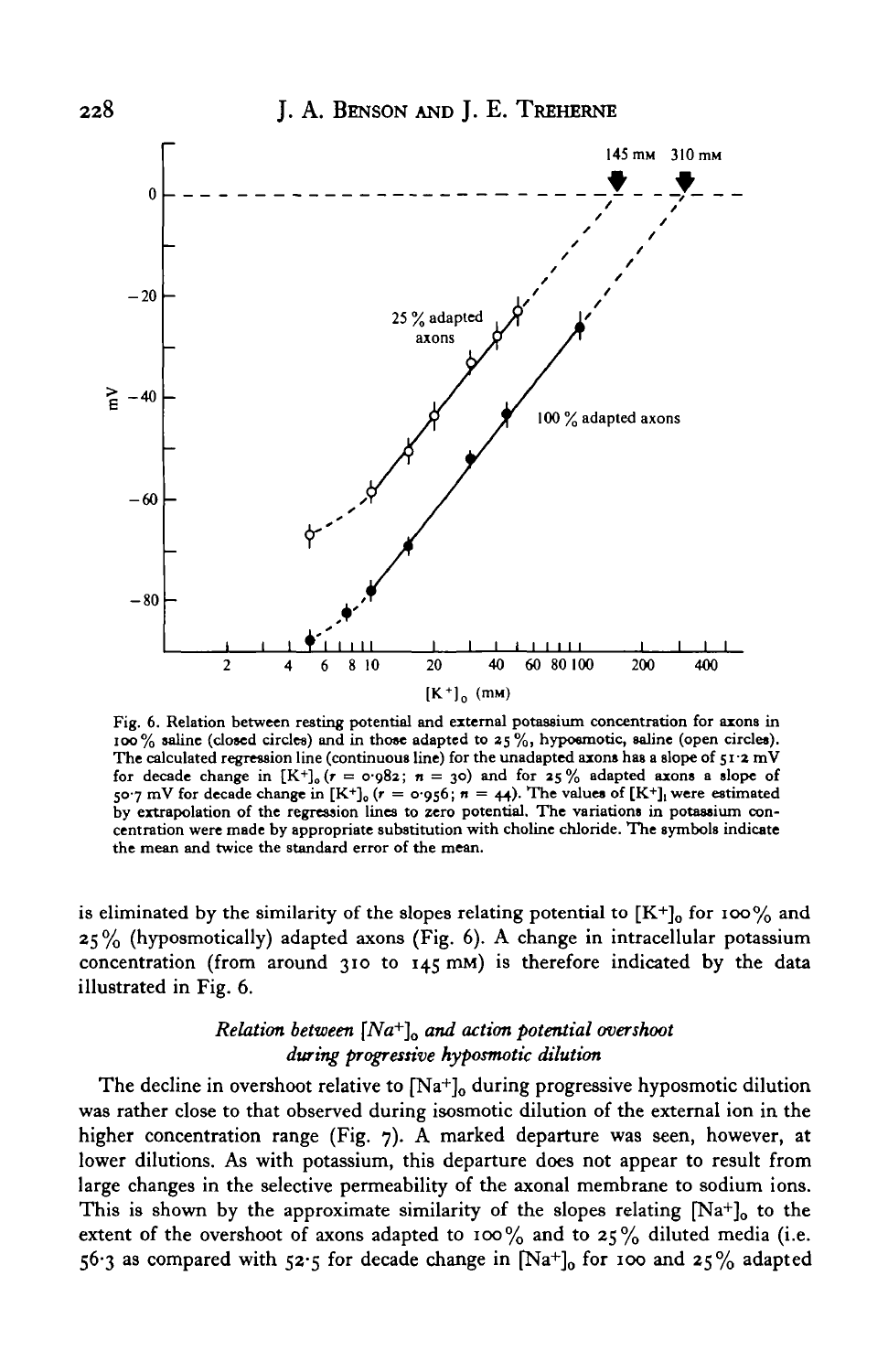

Fig. 7. The relation between the extent of the overshoot of the action potentials recorded during progressive hyposmotic dilution such as is illustrated in Fig. 4. The continuous line is the calculated regression line which has a slope of 50.5 mV for decade change in  $[Na^+]$  $(r = o.054; n = 7)$ . The broken line indicates the relation between overshoot and  $[Na^+]$ .  $(s_5.8 \text{ mV}$  change for decade alteration in  $[Na^+]_0$ ) when sodium concentration was varied in axons from sea water adapted animals in normal saline (frotn Carlson & Treherne, 1977).



Fig. 8. The relation between  $[Na^+]_0$  the extent of the overshoot measured in the axons of gea-water-adapted animals in normal saline in axons adapted, *in vitro,* to 25%, hyposmotic saline. The calculated regression line for 100% adapted axons had a slope of  $56.3 \text{ mV}$  $(r = 0.9741; n = 27)$  and for  $25\%$  adapted axons a slope of  $52.2$  mV for decade change in [Na<sup>+</sup>]<sub>0</sub>  $(r = 0.9459; n = 37)$ . The values of [Na<sup>+</sup>]<sub>1</sub> were estimated by extrapolating the regression lines to zero potential. Var regression lines to zero potential. Variation in  $[Na^+]_o$  were made by substitution with choline chloride. The symbols represent the mean and extent of twice the standard error of the mean.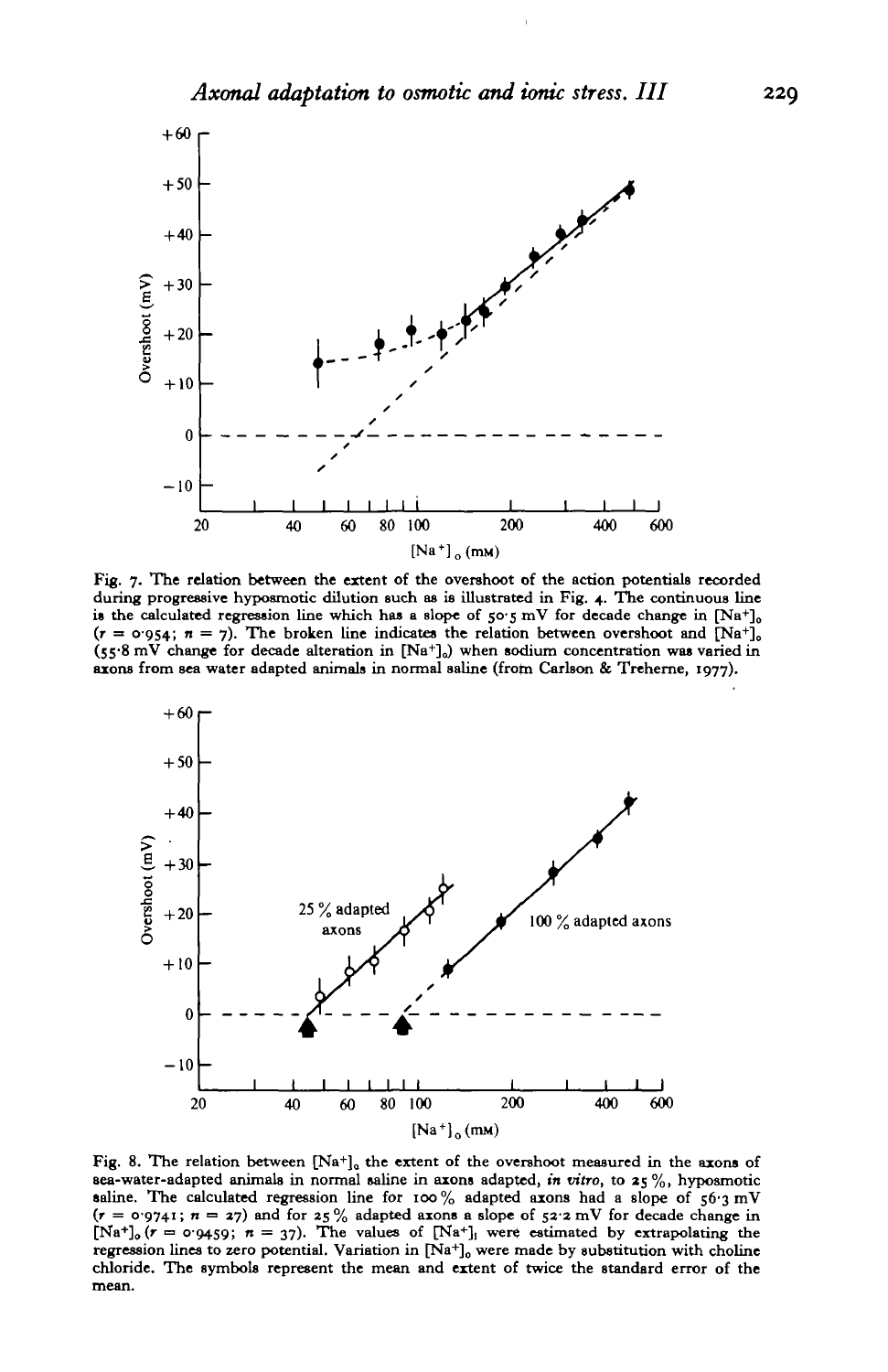

Fig. 9. Action potentials and rates of change of potential  $(V_{\text{max}})$  recorded in axons before and after isosmotic and hyposmotic adaptation to 10 % ionic dilution of the bathing medium.

axons) (Fig. 8). As can be seen from Fig. 8, the estimated intracellular sodium concentration is substantially reduced, from  $87$  to  $44$  mm, in the  $25\%$  adapted axons.

# *Effects of hyposmotic adaptation on the rates of rise and fall of the action potential*

The preceding results indicate that hyposmotic adaptation, *in vitro,* involves reduction in the intracellular concentrations of both sodium and potassium ions. These alterations will influence the extent of the overshoot, the magnitude of the resting potential and, consequently, the kinetics of the change of membrane potential during the action potential. The effects of hyposmotic dilution on the rising and falling phases were measured by differentiating the recorded action potentials. The maximum rates of rise  $(V_{\text{max}})$  and fall provide measures of the net inward and outward ionic currents of the action potential (cf. Hodgkin & Katz, 1949).

Fig. 9 compares the action potentials and rates of change of membrane potential in axons before and after adaptation to  $10\%$  isosmotic (mannitol substituted) and 10% hyposmotic media. Typically, *Vmax* of the hyposmotically adapted axon shows a more pronounced decline, to approximately one half, as compared with that of the isosmotically adapted axon. This can be correlated with the smaller axonal hyperpolarization observed during hyposmotic adaptation (an effect of reduction in  $[K^+]_1$ ) and is probably due to the consequently higher degree of sodium inactivation as compared with that of the isosmotically-adapated axon (Benson & Treherne, 1978).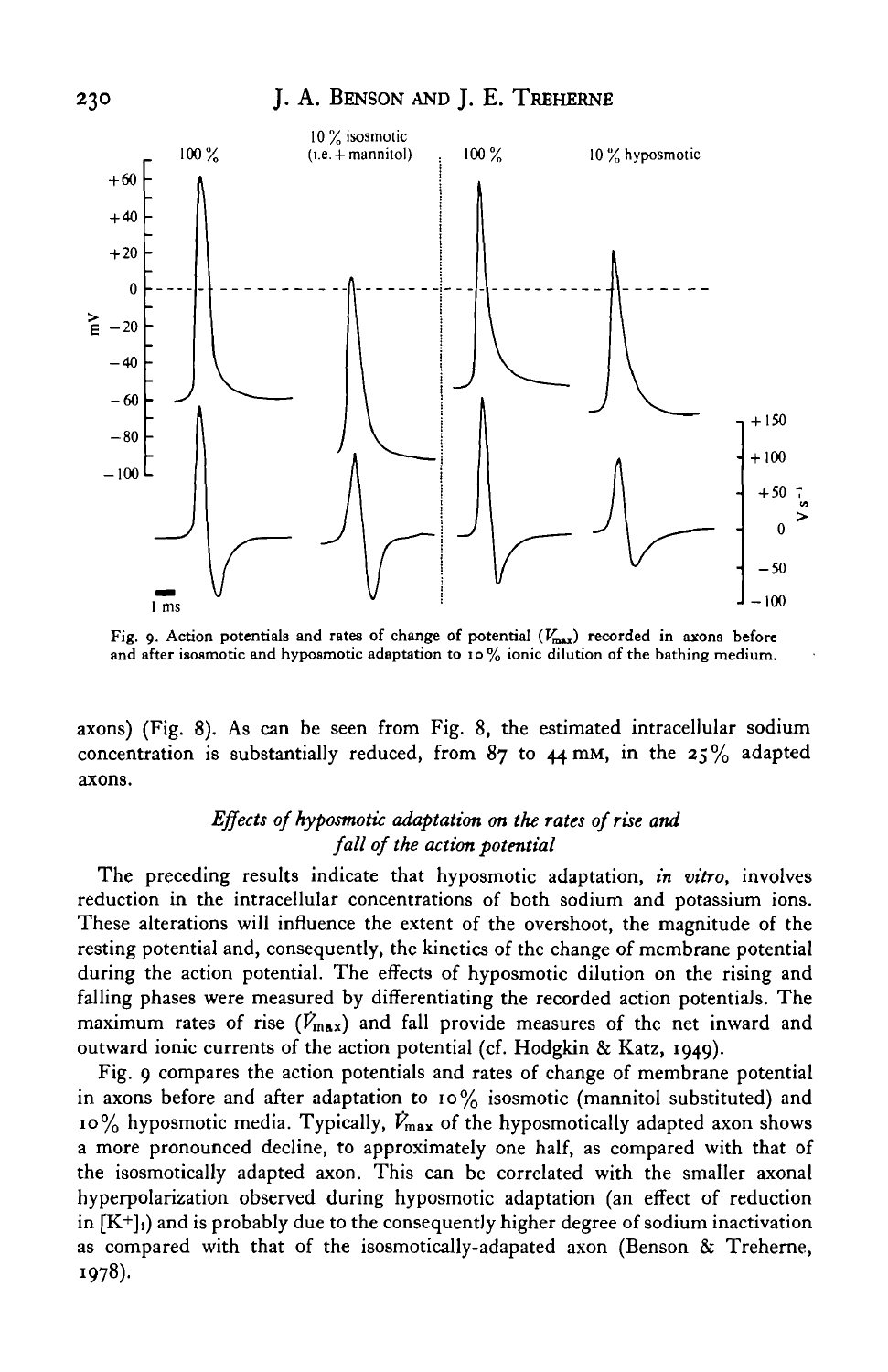### *Axonal adaptation to osmotic and ionic stress. III* 231

The maximal rate of fall of the action potential showed a slight increase during isosmotic adaptation, as compared with the decline observed with hyposmotic adaptation (Fig. 9). This can be attributed to a decrease in the outward, potassium, current which will clearly be related to the intracellular potassium concentration which has been shown to decrease in hyposmotically-adapted axons (Figs.  $5$ , 6).

#### *Measurement of axonal diameter during osmotic stress*

Observations were made to determine the extent of axonal swelling during *in vitro* hyposmotic adaptation, using Zeiss-Nomarski differential interference optics. In these experiments the preparations were exposed to the dilution regime illustrated in Fig. 4. No increase in axonal diameter could be detected (with  $5\%$  limits of accuracy) during hyposmotic adaptation.

#### DISCUSSION

The experiments described above show that the giant axon of *Mercierella* can adapt, *in vitro,* to rapid dilution regimes equivalent to the most extreme rates of dilution that can occur in the body fluids (i.e. from 1024 to 84 m-Osmol on transfer from sea to distilled water). It is possible that short-term anomalous decreases in action potential amplitude observed during the most extreme dilution regimes (Figs. *2,* 3) were due to electrode damage of the axonal membrane, since solutions were syringed in rapid succession directly on to the axons. The more gradual dilution of the bathing medium to equally low concentrations of external ions did not produce such abrupt decline in action potential amplitude (Fig. 4).

Axonal adaptation to progressive hyposmotic dilution involves a continuous hyperpolarization of the axon membrane. This hyperpolarization is, however, much less pronounced than that observed during isosmotic dilution of the ions in the bathing medium (i.e. when constant osmotic concentration is maintained with mannitol) (Fig. 5). In the latter case axonal hyperpolarization results primarily from the dilution of  $[K^+]$ <sub>o</sub> (Benson & Treherne, 1978). As previously shown, the potassium concentration of the blood of sea-water-adapted animals is unusually high (Skaer, 1974), *ca.* 30 mM-K<sup>+</sup>, which maintains the axonal resting potential  $(c\tilde{a}, 54 \text{ mV})$  in a steep portion of the slope relating membrane potential to  $[K^+]_0$  (Carlson & Treherne, 1977). Thus, in isosmotic conditions, the reduction in  $[K^+]$  during ionic dilution produces a large axonal hyperpolarization.

The present results indicate that the smaller hyperpolarization observed during hyposmotic dilution does not result from appreciable decline in the relative potassium permeability of the axon membrane, but from a substantial reduction in intracellular potassium concentration. In axons adapted to  $25\%$  hyposmotic dilution,  $[K^+]_1$ declined from 310 mM to 145 mM. This decline reduces the axonal hyperpolarization resulting from dilution of  $[K^+]_0$  to about half (ca. 15 mV) of that observed during equivalent isosmotic dilution of the external ions. The effect of the reduced intracellular potassium concentration is also seen in the reduction in the apparent outward, potassium, current of the action potential (as judged from maximal rate of fall of the active membrane potential) during hyposmotic dilution (Fig. 9). This contrasts with the lack of effect of isosmotic ionic dilution on the apparent outward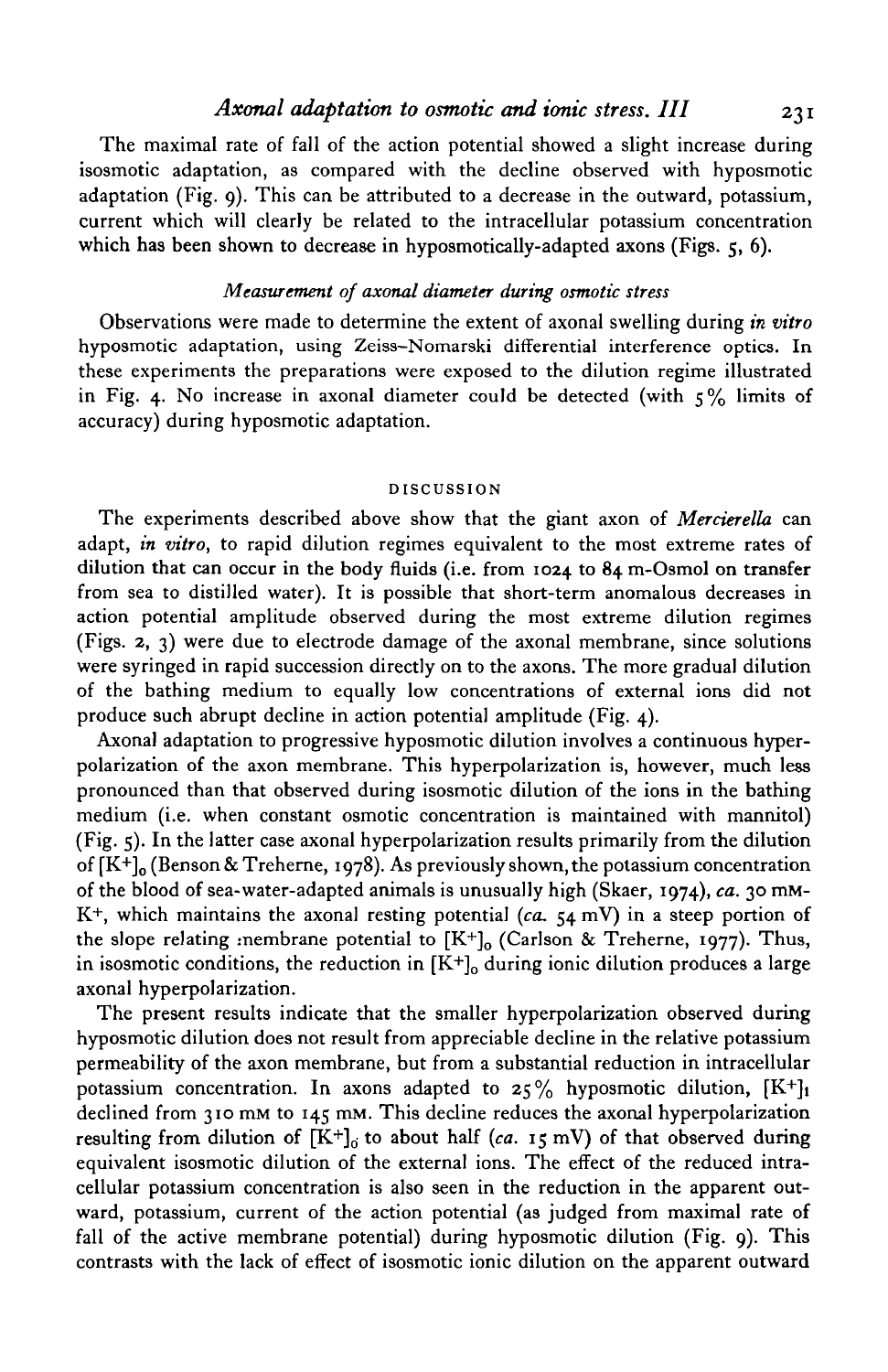current, an effect which can be attributed to the relatively high intracellular potassium level maintained during ionic dilution at constant osmotic concentration.

Unlike the *Mercierella* axon the giant axon of a sabellid worm, *Sabella penicillus,* showed no appreciable hyperpolarization during hyposmotic adaptation, either *in vivo* or *in vitro* (Treherne & Pichon, 1978). In this modest osmoconformer, however, hyposmotic adaptation of the giant axon is associated with an approximately proportional reduction in intracellular potassium concentration during dilution of the external ions. In contrast, hyposmotic adaptation of the muscle fibres of crustacean osmoconformers involves marked hyperpolarization caused, as in the *Mercierella* axon, by increase in the potassium gradient across the membrane resulting from dilution of  $[K^+]$ <sub>o</sub> (Freel, 1978b). In these crustacean muscle fibres the myoplasmic potassium is maintained as a relatively constant fraction of the cell dry weight during hyposmotic adaptation (Freel, 1978a) and changes in *Em* are solely determined by alterations in  $(a_K)/(a_{K_n})$  brought about by changes in cellular and haemolymph hydration (Freel, 1978b).

Hyposmotic adaptation of the *Mercierella* axon is associated with a reduction in the effective intracellular sodium concentration. This is particularly evident at lower dilutions, the relative sodium gradient thus maintained causing appreciable departure from the approximately linear relation between  $[Na^+]_0$  and membrane potential during progressive dilution below ca. 25% (Fig. 7).

In axons adapted to 25%, hyposmotic, dilution the reductions in [Na+]<sub>i</sub> and [K+]<sub>i</sub> were of approximately similar proportions (i.e. from 310 to  $145 \text{ mm}$  for potassium and 87 to 44 mM for sodium ions). Thus reduction of the external concentration to one quarter resulted in an approximate halving of the intracellular concentrations of both sodium and potassium ions. Such an effect could reasonably be supposed to result, in part at least, merely from axonal swelling during hyposmotic stress. However, as in the *Sabella* giant axon (Treherne & Pichon, 1978), the measurements with Nomarski optics revealed no appreciable increase in axonal diameter during prolonged hyposmotic adaptation. Furthermore, the reduction in  $[Na^+]$  during isosmotic dilution is inhibited by ouabain and is presumed to be mediated by the sodium pump (Benson & Treherne,  $1978$ ). It appears, in fact, that the reductions in  $[Na+]_i$  and  $[K+]_i$  in response to ionic dilution may be achieved by separate mechanisms. This is indicated by the differential responses to isosmotic and hyposmotic dilution. In the former case ionic dilution results in reduction in  $[Na^+]$ , but no equivalent change in  $[K^+]$  (Benson & Treherne, 1978), whereas in hyposmotic conditions ionic dilution results in decline in both  $[Na^+]_1$  and  $[K^+]_1$ . This suggests the possibility that reduced intracellular sodium results from increased sodium extrusion which, as in the squid axon (Hodgkin & Keynes, 1955), is stimulated by the change in external sodium concentration and that the net efflux of potassium ions is induced by a combination of ionic and osmotic dilution.

Whatever the mechanism responsible for eliminating potassium ions from the *Mercierella* axon during hyposmotic stress it is clear that it is singularly effective in rapidly reducing the internal concentration of this cation. This can be seen, for example, by comparing the responses of the axon membrane to step change in external potassium concentration in isosmotic and hyposmotic conditions. Abrupt isosmotic dilution resulted in rapid and sustained hyperpolarization; equivalent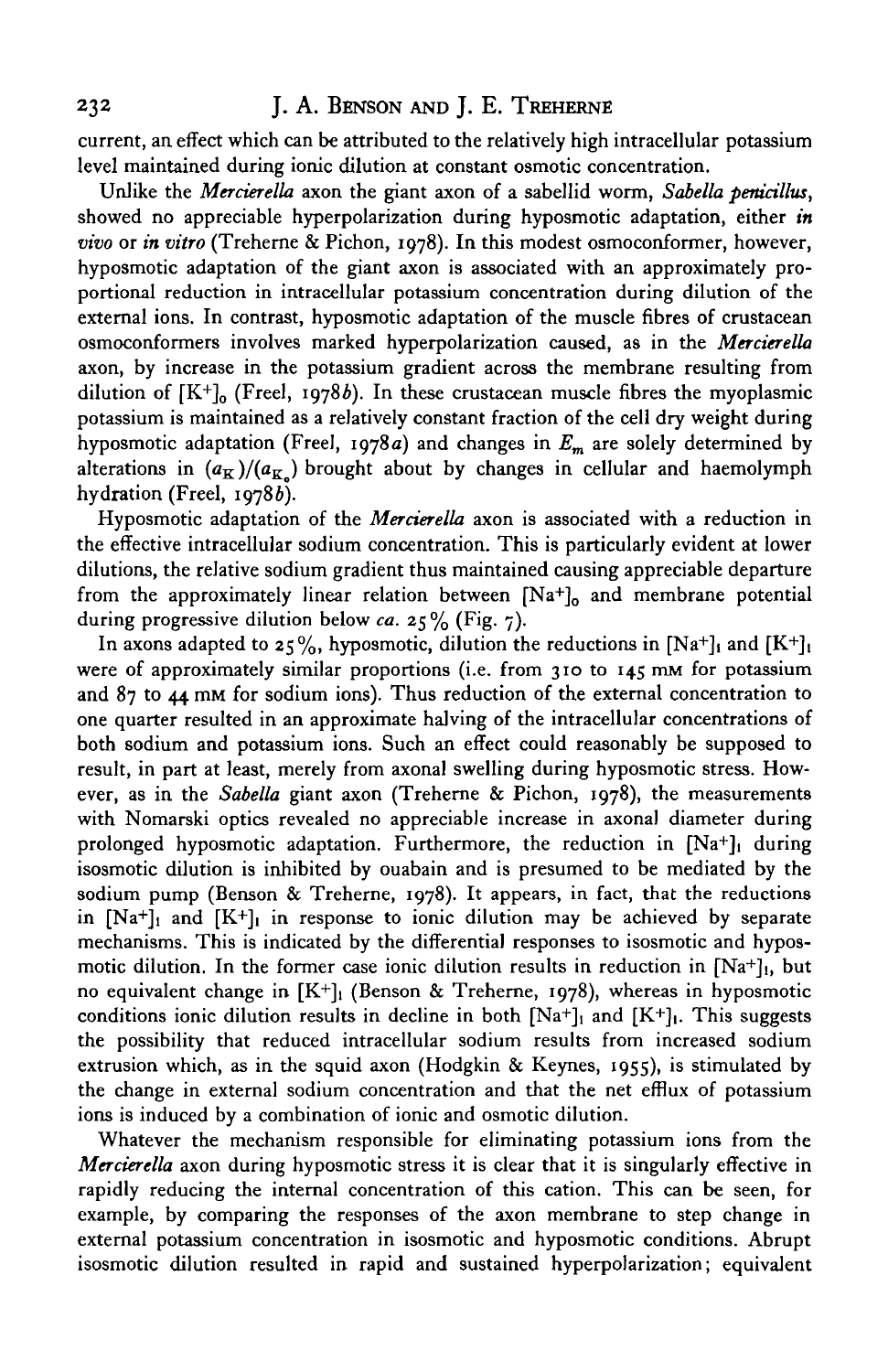$\blacksquare$ posmotic dilution, on the other hand, produced only a transient hyperpolarization which decayed relatively rapidly (Fig. 1).

It seems reasonable to suppose that the net loss of sodium and potassium ions from the *Mercierella* axon during hyposmotic stress might be accompanied by an equivalent escape of anions (either organic or inorganic). In this case axonal adaptation from 100 to  $25\%$  (hyposmotic) dilution would involve a net decline in internal concentration of 416 m-Osmol (i.e. a reduction in  $[K^+]_1$  of 165 mm and  $[Na^+]_1$  of 43 mM with equivalent reduction in monovalent anions). If the axon is in isosmotic and hydrostatic equilibrium with the bathing medium then adaptation from 100 to  $25\%$  (hyposmotic) saline would involve a reduction from 1024 to 256 m-Osmol (i.e. a maximum net loss of 768 m-Osmol). In this case hyposmotic adaptation could involve a maximal additional loss equivalent to up to 352 m-Osmol if osmotic equilibrium between the axoplasm and the bathing medium is to be maintained. However, the *Mercierella* axon possesses structural specializations (hemidesmosome-like structures which link the membrane to a system of internal fibrils) which could support some increase in hydrostatic pressure resulting from excess in intracellular osmotic concentration. Theoretical calculations show, for example, that an excess osmotic concentration of 100 m-Osmol would, within this specialized structural arrangement, lead to local membrane tensions of only about  $\cos N m^{-1}$  for 10% membrane extension (Skaer *et al.* 1978), which is of a similar order of magnitude tolerated by other cell membranes (cf. Rand, 1964; MacKnight & Leaf, 1977). It is therefore impossible to predict the extent of additional solute loss occurring during hyposmotic adaptation of the *Mercierella* axon. If such additional loss occurs then it would be necessary to invoke changes in intracellular organic particles, such as the amino acids which have been shown to be involved in maintaining osmotic equilibrium in crustacean nerve and muscle cells (cf. Schoffeniels, 1976). In the nerves of the *Eriocheior sinensis* the changes in intracellular amino acid concentrations are mediated not only by changes in their metabolism, but also by regulation of the permeability of the axon membrane (Gilles & Schoffeniels, 1969). The well-documented involvement of intracellular amino compounds in cell volume regulation in crustacean muscle cells (cf. Schoffeniels, 1976) is likely to differ from that of nerve cells. As emphasized by Freel (19786), the major myoplasmic amino acids (glycine, alanine and proline) will be neutral at normal cellular pH whereas the axoplasmic ones (e.g. aspartate and glutamate) are largely anionic. In the latter case decrease in negatively charged amino acids is likely to be accompanied by an equivalent decline in intracellular potassium concentration whereas in muscle cells of crustacean osmoconformers the reduction in neutral amino acids during hyposmotic adaptation is not accompanied by an appreciable net loss of intracellular potassium (Freel, 1978a). As shown here, hyposmotic adaptation of the *Mercierella* axon, unlike that of the *Sabella* giant axon (Treherne & Pichon, 1978), does not involve proportional reduction of  $[K^+]_1$ with decreasing [K<sup>+</sup>]<sub>0</sub>. It is conceivable that cell volume regulation in the *Mercierella* axon could be partly achieved by a release of neutral amino acids to reduce the intracellular osmolarity and, consequently, the membrane tension during hyposmotic stress.

The regulation of the internal potassium concentration during hyposmotic adaptation of the *Mercierella* axon seems to represent a balance between the osmotic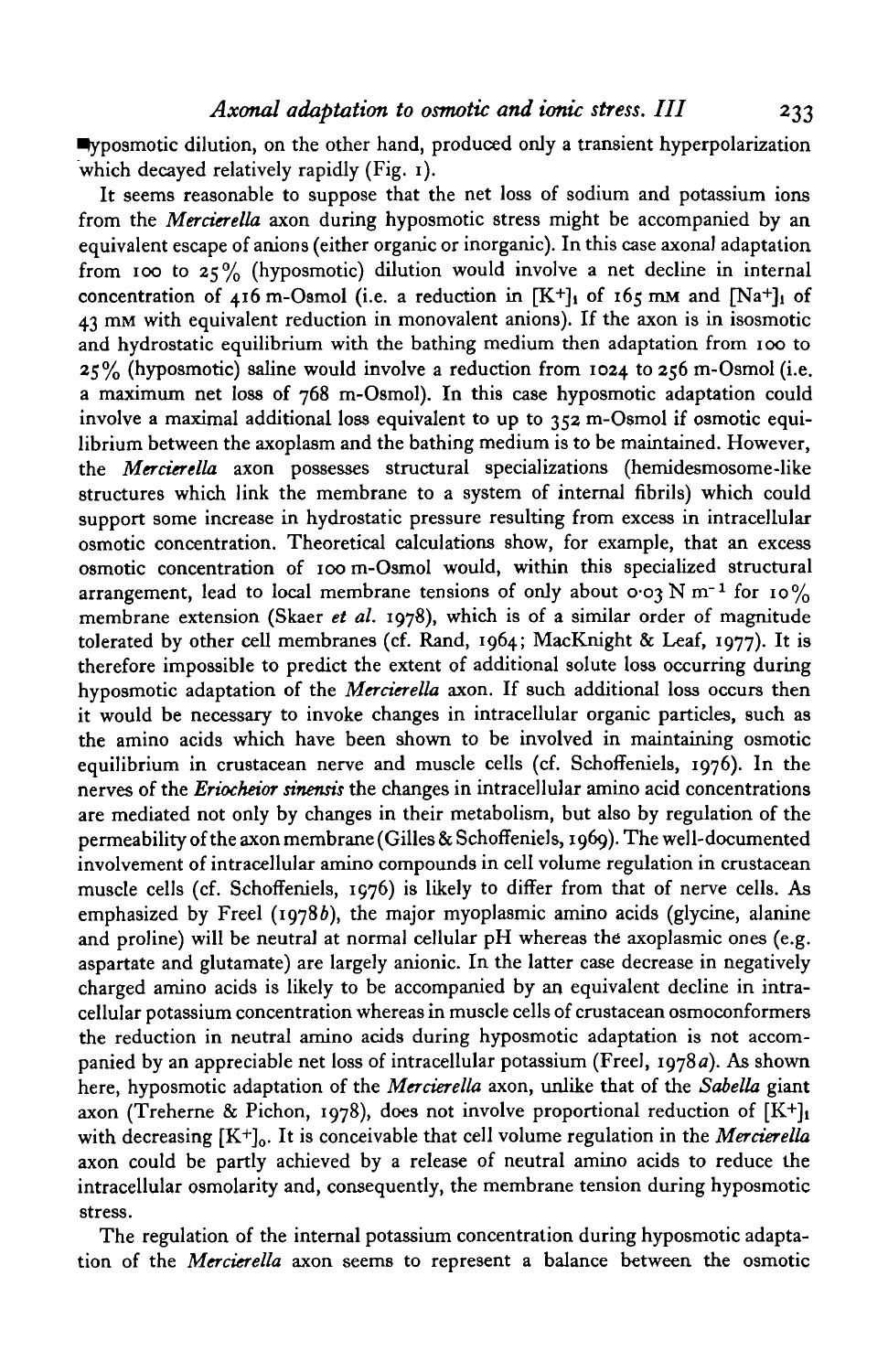### 234 J. A. BENSON AND J. E. TREHERNE

necessity to reduce the concentration of this major internal cation and the necessit to maintain a potassium gradient across the axon membrane sufficient to produce axonal hyperpolarization during hyposmotic dilution. The response of this axon to hyposmotic stress contrasts with that of the *Sabella* giant axon in which there is a near proportional reduction of  $[K^+]_i$ , in response to 50% dilution of the external medium, and no appreciable axonal hyperpolarization (Treherne & Pichon, 1978). As has been previously shown, the hyperpolarization of the *Merrierella* axon is of primary importance in maintaining the amplitude of the action potential by compensating for the reduction in overshoot (due to reduction in  $E_{N_a}$ ) during ionic dilution in isosmotic conditions (Benson & Treherne, 1978). In addition, this increase in resting potential reduces sodium inactivation and, thus, tends to maintain a rapid rise of the action potential during extreme isosmotic dilution of the bathing medium. The degree of reduction of  $[K^+]$  during hyposmotic adaptation can, therefore, be regarded as a physiological compromise which, while contributing to osmotic equilibration, also enables appreciable axonal hyperpolarization to occur at extreme hyposmotic dilutions. This, together with the demonstrated reduction in [Na+]<sub>1</sub>, enables overshooting action potentials of relatively large amplitude to be maintained in axons exposed to more than tenfold dilution of the ionic and osmotic concentration of the bathing medium.

The results of this and preceding investigations (Treherne, Benson & Skaer, 1977; Skaer et al. 1978; Benson & Treherne, 1978) have shown that the *Mercierella* giant axon can adapt to massive changes in the osmotic and ionic composition of the bathing medium. It has also been shown that the giant axon of the more limited euryhaline osmoconformer, *Sabella penirillus,* can adapt both *in vivo* and *in vitro* to more modest hyposmotic stress (Carlson, Pichon & Treherne, 1978; Treherne & Pichon, 1978). These observations demonstrate that nerve cells may not necessarily be at the mercy of the composition of their body fluids and establish the important physiological principle that neurones can adapt relatively rapidly to massive changes in the osmotic and ionic composition of their immediate fluid environment.

This research was supported in part by a grant from the U.S. European Research Office. We thank Mr J. Heslop and Mrs E. Chipchase for their help in the use of the Zeiss-Nomarski optics.

#### REFERENCES

- ALLEN, R. D., DAVID, G. B. & NOMARSKI, G. (1969). The Zeiss-Nomarski differential equipment for transmitted-light microscopy. Z. wiss. Mikrosk. 69, 193-221.
- BENSON, J. A. & TREHERNE, J. E. (1978). Axonal adaptations to osmotic and ionic stress in an inverte-<br>brate osmoconformer (*Mercierella enigmatica* Fauvel). II. Effects of ionic dilution on the resting<br>and action potentia
- CARLSON, A. D., PICHON, Y. & TREHERNE, J. E. (1978). Effects of osmotic stress on the electrical activities of the giant axon of a marine osmoconformer, *Sabella penicillus*. J. exp. Biol. 75, 237-251.<br>CARLSON, A. D. & TREHERNE, J. E. (1977). Ionic basis of axonal excitability in an extreme euryhaline

osmoconformer, the serpulid worm Mercierella enigmatica (Fauvel). J. exp. Biol. 67, 205-215.

- FREEL, R. W. (1978a). Patterns of water and solute regulation in the muscle fibres of osmoconforming marine decapod crustaceans. J. *exp. Biol.* 7a, 107-126.
- FREEL, R. W. (1978b). Transmembrane activity gradients of K and Cl in the muscle fibres of osmo-conforming marine decapod crustaceans. *J. exp. Biol.* 72, 127-140.
- GILLES, R. & SCHOFFENIELS, E. (1969). Isosmotic regulation in isolated surviving nerves of *Eriocheir tinentit* Milne Edwards. *Comp. Biochem. Physiol.* 31, 927-939.
- HODGKIN, A. L. & KATZ, B. (1949). The effect of sodium ions on the electrical activity of the giant axon of the squid. *J. Physiol., Lond.* **108,** 37-77.